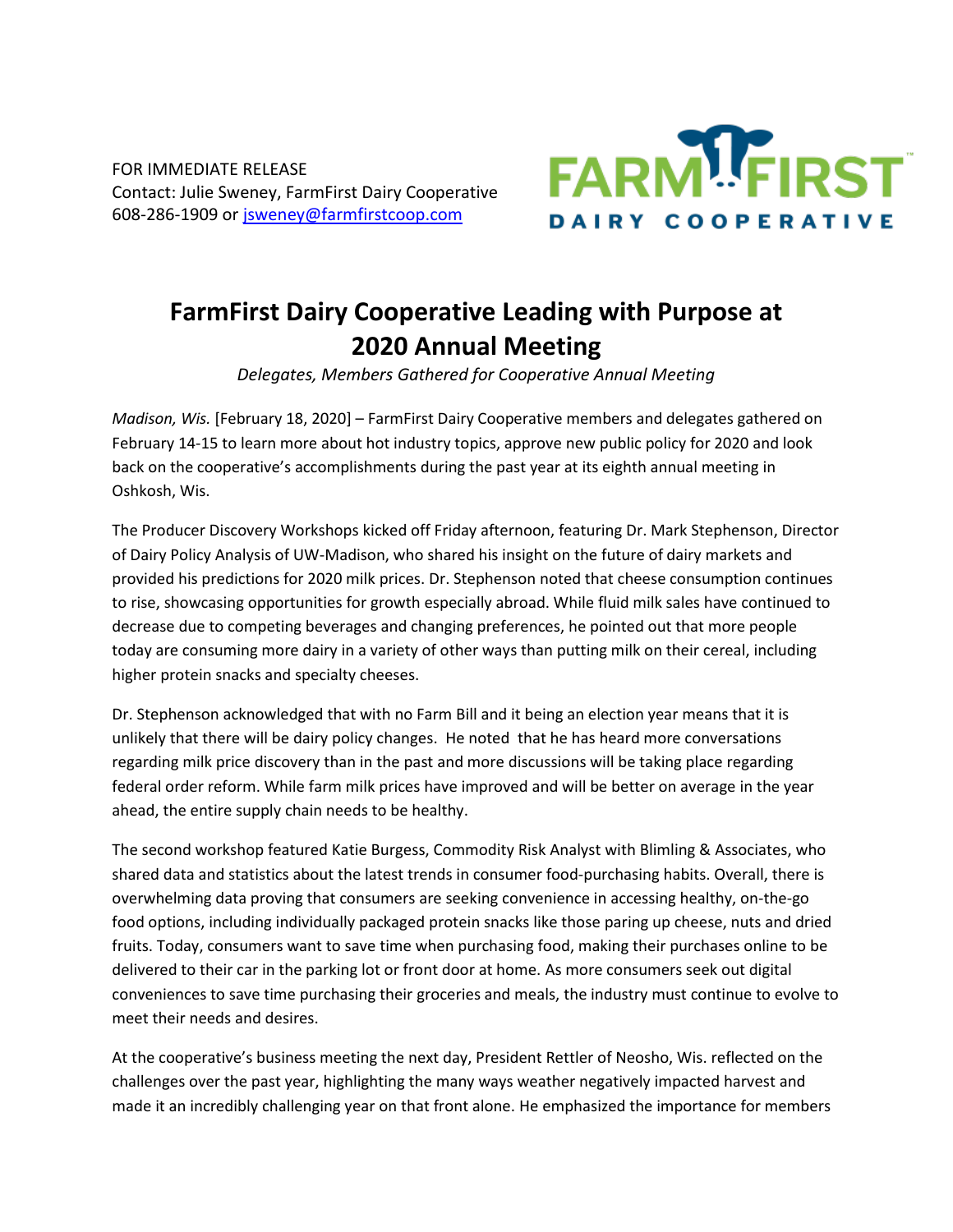to take the time for themselves. During challenging times, he reminded members to reflect on what motivated them to become a dairy farmer in the first place and not let current circumstances cloud their passion. Rettler shared the joy he had in the past year in becoming a first-time grandfather and the importance of family and friends during challenging times for the dairy industry.

He also reminded members of the importance of continuing to engage with others that do not have an agriculture background as they become further removed from how their food is produced and those that produce it.

During the resolution session, delegates reiterated their support for the FARM program but believe greater farmer input is needed with respect to practices intended to protect the welfare of their animals. Delegates continued their strong support for getting more fluid milk options in schools and opposed size limits on milk sold or distributed in schools. Delegates also supported farmer access to A2A2 labeling on dairy products containing the A2A2 milk from their dairy herd. Delegates also took a stance on having the Food and Drug Administration keep non-prescription medications available to producers to prevent costly veterinarian bills for common animal illnesses.

General Manager Jeff Lyon shared legislative accomplishments including implementation of the new Dairy Margin Coverage program and passage of the USMCA trade agreement. He noted that trade negotiations with China, European Union tariffs, and trade with Japan will be high profile issues in 2020. He added that the cooperative will be involved with dairy labeling, standards of identity and updating U.S. dietary guidelines.

Lyon indicated that the newly created FarmFirst Services LLC, would ensure that the milk loss program due to natural disasters would still be available to members. He noted that the cooperative was able to reduce overhead expenses and successfully find additional sources of income.

He concluded by promoting the new "FarmFirst Future Dairy Leaders" program which will start this spring to prepare the next generation of cooperative leaders.

Dean Sommers from the Center for Dairy Research (CDR) provided an overview of the programs and services of CDR, which receives a majority of its funding from dairy checkoff dollars. Sommer shared the work and innovative dairy products the CDR has helped create and bring to the marketplace, working alongside cheesemakers and other dairy manufacturers.

During its awards program, the cooperative recognized its top milk quality awards winners for its Family Dairies USA, milk marketing division. Staff members, Jeff Bradley (15 years), Anne Simon (15 years), Cheryl Harrmann (25 years) and Bob Hodgson (35 years) were recognized for their career milestones and contributions to the cooperative. Lastly, 2019 scholarship recipients were in attendance to share their appreciation for the cooperative's scholarship program and what they plan to accomplish following graduation in a few years.